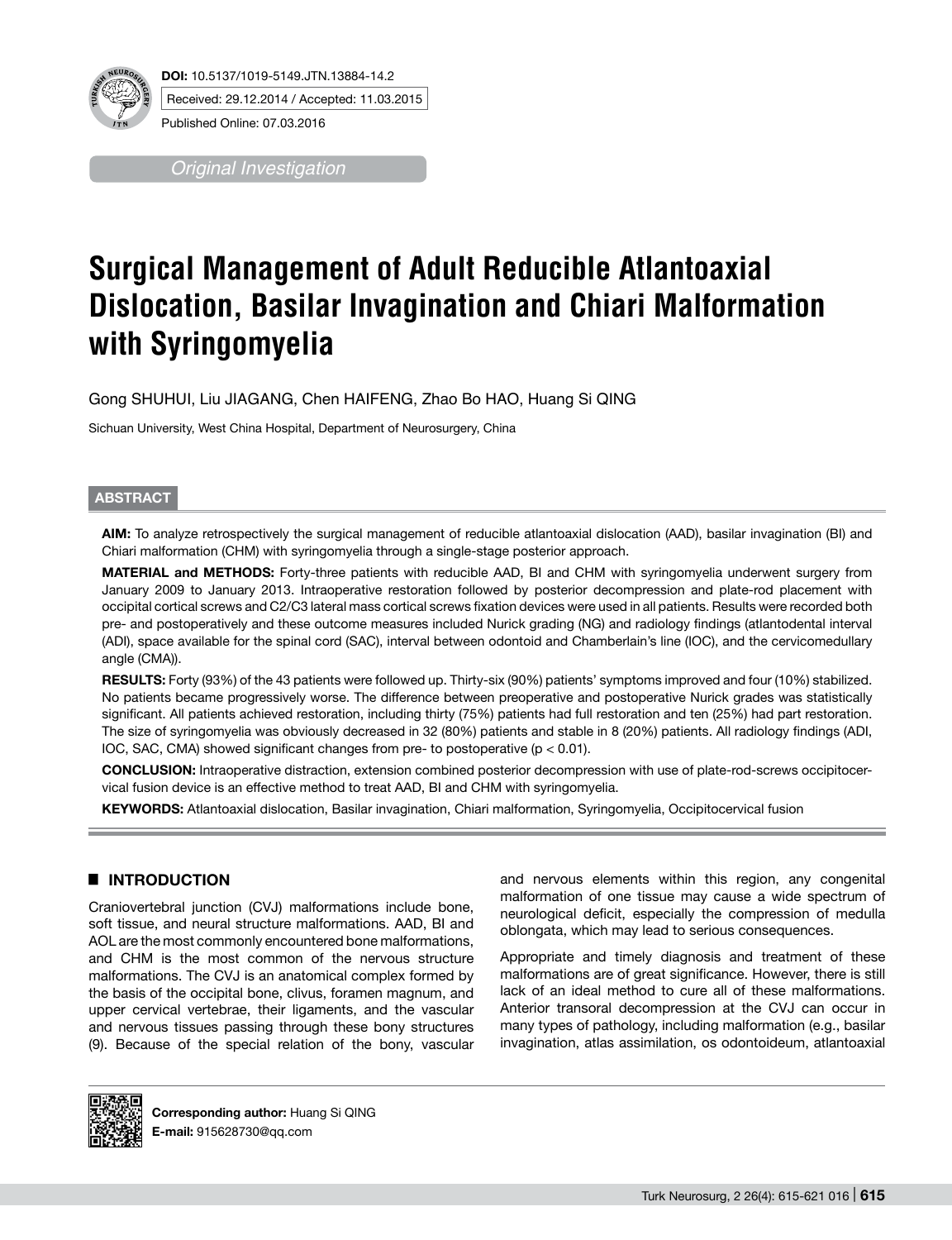fixed dislocation), tumor, trauma, chronic inflammatory diseases (most frequently rheumatoid arthritis), and osteomyelitis (6, 7, 14, 31). Transoral approaches can directly access the lesion site, away from laterally placed neurovascular structures (2, 25). However, anterior transoral odontoid resection, combined with posterior decompression, instrumentation and craniocervical fusion in situ have a risk of predisposing the patient to cerebrospinal fluid leakage and neurological deficits (5, 20). For these reasons, a posterior approach to fixation has gained popularity and been demonstrated to be effective over other fixation (1, 4, 16, 17). More recently, it has been shown that distraction at the C1/C2 joints leads to a possibility of reduction of BI even in irreducible cases (10, 12, 22).

We described here our occipitocervical fusion technique. Using posterior decompression of the atlas and foramen magnum followed by distraction at the occipital and C2 joints and extension at the head, we were able to achieve intraoperative restoration. We combined this approach with a plate-rod fixation system and occipital screws and C2/C3 lateral mass screws as well as iliac bone graft to accomplish reduction and fusion. We have found that this technique was an effective method to manage of reducible AAD, BI and CHM with syringomyelia.

## █ **MATERIAL and METHODS**

#### **Patients Population, Inclusion and Exclusion Criteria**

Forty-three patients who had AAD, BI, and CHM with syringomyelia underwent surgery in West China Hospital between January 2009 and January 2013. Their ages ranged from 23 years to 62 years (44.9). Of these patients, 40 (17 male and 23 female) were subsequently seen for a follow-up visit, which ranged from 12 to 48 months (mean, 25.211.6 months). Patients that matched the following criteria were considered: (1) diagnosis of congenital reducible AAD (the atlantoaxial joint can be favorably reduced in extension or by traction), BI, and CHM with syringomyelia and ages more than 20 years old were considered; (2) complete clinical records and radiology documents (Dynamic plain x-rays, three-dimensional computed tomography (CT), magnetic resonance imaging (MRI)) were available both preoperatively and postoperatively; (3) all patients matched surgical indications (had obvious symptoms, ADI > 5 mm, IOC > 3 mm); (4) malformations were not caused by other non-congenital factors (e.g., rheumatoid arthritis, tumors, and trauma) and irreducible ADD (fails to reduce the atlantoaxial joint in extension or by traction) were excluded.

#### **Results Assess**

Nurick grading (4,26) was defined as the following: Grade 0, signs or symptoms of root involvement but without evidence of spinal cord disease; Grade 1, signs of spinal cord disease but no difficulty in walking; Grade 2, slight difficulty in walking that does not prevent full-time employment; Grade 3, difficulty in walking that prevented fulltime employment or the ability to do all housework, but not so severe as to require someone else's help to walk; Grade 4, able to walk only with someone else's help or with the aid of a frame; and Grade 5, chair bound or bedridden**.** The results were analyzed with IBM SPSS 19.0 and Student's t-test with statistical significance set at a p value of 0.01.

### **Radiological Study**

Dynamic plain x-rays, three-dimensional CT, and MRI were conducted in all patients preoperatively and at follow-up. Forty patients' clinical records, photographs and follow-up documents were reviewed. ADI, IOC, SAC, and CMA were measured in our imaging system (Syngo Studio) as they are regarded as objective indices to judge the effects of surgery and classify the degree of restoration (Figure 1A,B). X-ray and three-dimensional CT were used to diagnose the reducible reset and assess the bone fusion postoperatively. Lateral masses at C2/C3 were also carefully assessed through preoperative three-dimensional CT. All patients underwent plain x-rays and three-dimensional CT scans to confirm the screw position and the extent of reduction within one week



**Figure 1:**

**a)** Three-dimensional CT sagittal scan drawing the Chamberlain's line and measuring the atlantodental interval (ADI) and the interval between the odontoid and Chamberlain's line (IOC); and **b)** sagittal MRI scan measuring the space available for the spinal cord (SAC) and cervicomedullary angle (CMA).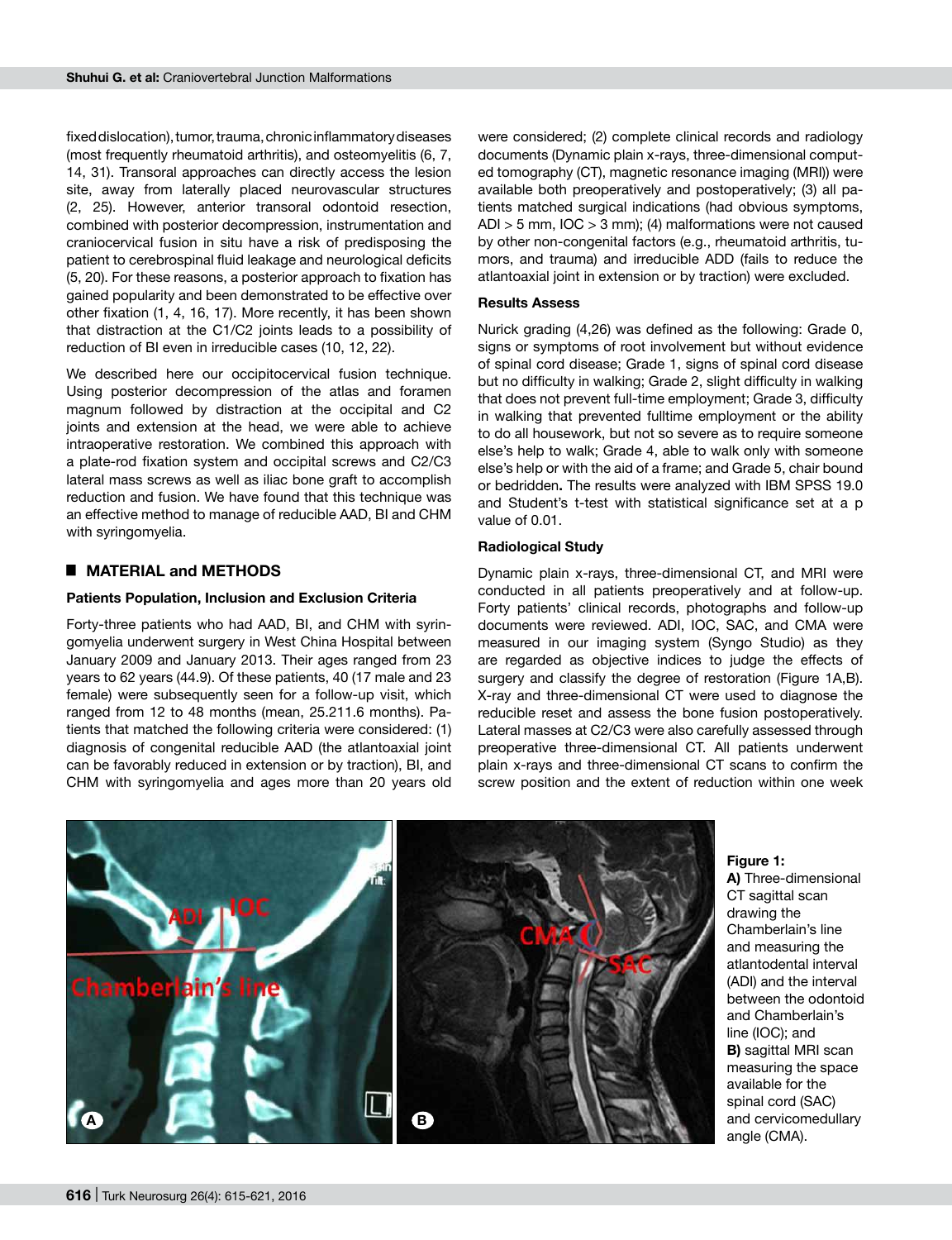after the surgery. X-ray, three-dimensional CT and MRI were also performed three months after surgery to detect the extent of decompression of the spinal cord, the bone fusion and the decreased size of syringomyelia. These examinations were repeated at six months and one year postoperatively to further assess the bone fusion.

## **Reducible and Restoration Classification**

We defined reducible as an ADI that changed in the flexion and extension X-ray scan and an atlantoaxial joint that could be favorably reduced in extension or by traction. Guided by the radiology findings, we classified three levels of restoration. Full restoration was defined as ADI and IOC reduced to normal (ADI < 3 mm, IOC < 3 mm). Partial restoration meant that ADI and IOC were reduced and one of them had recovered to normal (postoperative ADI and IOC < preoperative ADI and IOC, ADI< 3 mm or IOC< 3 mm). No restoration meant that ADI and IOC were not obviously reduced (ADI > 3 mm and  $IOC > 3$  mm).

#### **Surgical Procedure**

All patients underwent surgery after finished the preoperative examinations. First, the patient was placed in the left lateral position following general anesthesia and intubation. Then two incision lines of occipitocervical (length of 8 cm) and the right anterior superior iliac spine (length of 5 cm) were marked. Second, the right iliac was exposed and 4 cm x 3 cm rectangular bone flap was excised; approximately 15 g of corticocancellous bone (obtained with osteotome) was used to bone graft (Figure 2a). Third, with use of a standard midline skin incision, the occipital squama and C2/C3 spinous process and bilateral lateral mass were exposed. The posterior arch of the atlas and part of the occipital bone (2.5cm x 2cm) above the posterior edge of the foramen magnum (only splitting the outer dural layer for Chiari malformation) was cut. Fourth, the head was extended in a backwards manner to make the anterior arch of the atlas backwards and upward moving (Figure 3a), then fixed on one side with plate-rod-screws (Made in Beijing, China) (Figure 2A). The C2 lateral mass screws were implanted according to the preoperative three-dimensional



#### **Figure 2:**

Plate-rod-screws fixation device and autogenous iliac bone **(a)**. The position of autogenous iliac bone graft **(b)**.

**Figure 3: a)** Schematic diagram of intraoperatively manipulated occipital and C2 distraction and head backwards extension to achieve restoration. **B)** Intraoperative occipital and C2 distraction by use of self-made device.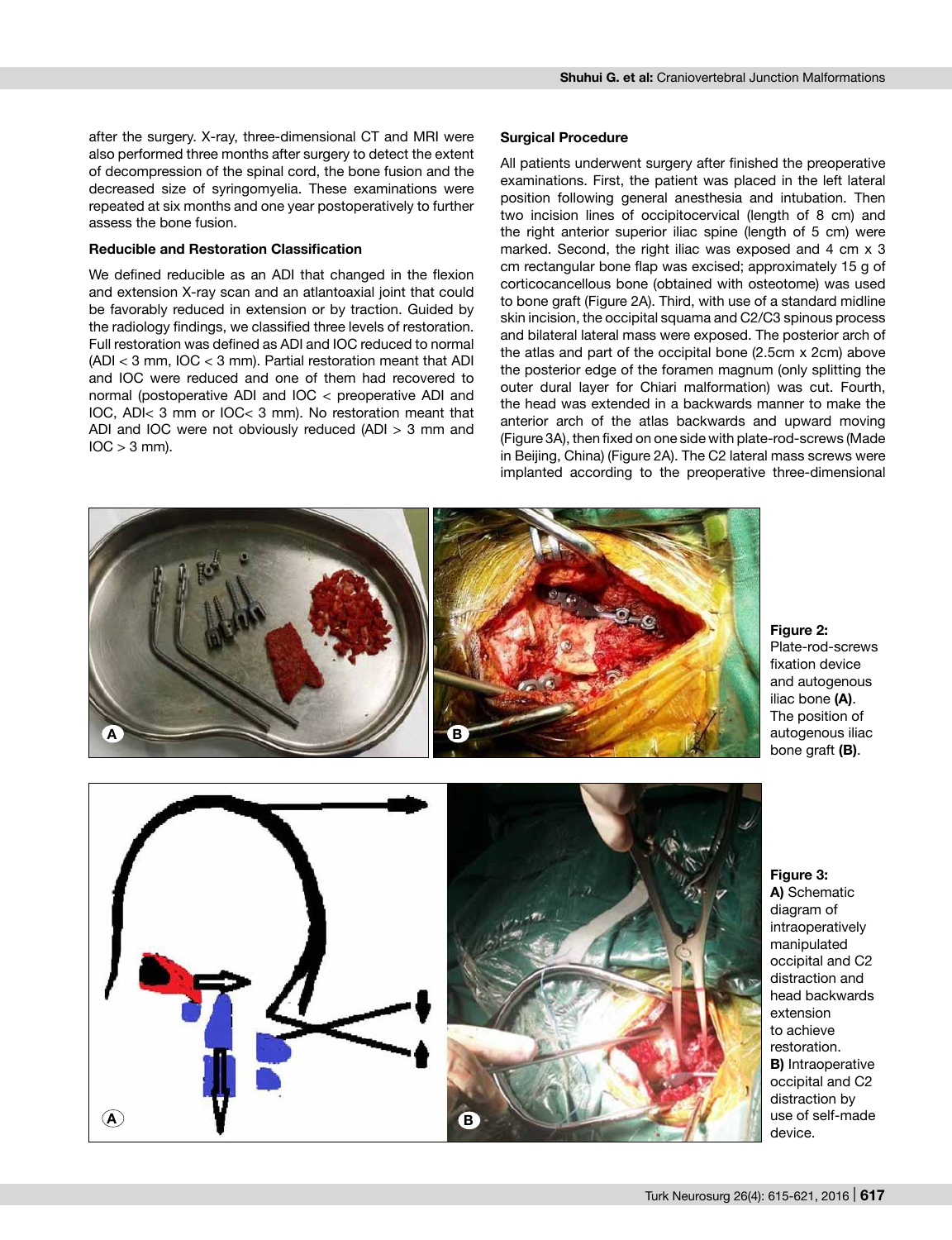CT. The inner lower edge of the inferior articular process was usually the entry point. The angle of screw trajectory was directed approximately 5° interiorly and 55° to 60° superiorly. For C3 lateral mass screws, the entry point was located 1 mm medial to the mid-point of the lateral mass. The angle of screw trajectory was directed approximately 30° laterally and superiorly (parallel to the facet joint) (19). Up and down distraction of occipital and axis are then performed using a self-made distraction system (Figure 3A, B) and fixed on the other side (the length of distraction was according to the preoperative imaging scan). Finally, the previously prepared rectangular bone flap was used to cover the foramen magnum (one screw fixing it to the occipital at one end and wedged with the spinous process of C2). A corticocancellous graft was harvested from the iliac crest to the margin of screws (Figure 2b). Every patient had to wear a cervical gear (hard collar) for three months to prevent the improper cervical movement that would result in fixation slipping.

## █ **RESULTS**

#### **Surgical Outcomes**

Occipitocervical fusion was performed in all patients. The length of occipital screws varied from 8 mm to 12 mm (mean,

**Table I:** Clinical Profile of 43 Patients with Basilar Invagination, Atlantoaxial Dislocation and Chiari Malformation with Syringomyelia

| <b>Clinical features</b>   | No. of patients $(\%)$ |  |
|----------------------------|------------------------|--|
| Limb weakness              | 40 (93)                |  |
| Cervical motor limitation  | 38 (88)                |  |
| Limb paresthesia           | 42 (98)                |  |
| Cervical and shoulder pain | 25 (58)                |  |
| Ataxia                     | 18 (42)                |  |
| <b>Dizziness</b>           | 10(23)                 |  |
| Respiratory difficulty     | 3(7)                   |  |

10 mm) and the length of C2/C3 lateral mass screws varied from 14 mm to 18 mm (mean, 16 mm). The diameter of the cortical screw was 3.5 mm. The duration of the operation ranged from 90 minutes to 180 minutes (mean, 120), and blood loss ranged from 60 to 300 ml (mean, 150). No patients died in the operation, but several surgery-related complications (two wound infections and one vertebral artery blockage) occurred after surgery. The mean hospitalization was 10 days.

#### **Clinical and Imaging Outcomes**

The details of the patients' preoperative symptoms are listed in Table I. Among forty-three patients, 40 (93%) complained of limb weakness, 38 (88%) presented with cervical motor limitation. 42 (98%) experienced limb paresthesia, 25 (58%) suffered from cervical and/or shoulder pain, and 3 (7%) faced respiratory difficulties. Through the operation, thirty-six (90%) patients' symptoms improved and four (10%) patients stabilized. No patient became progressively worse. Mean Nurick grades from 3.1 0.7 preoperatively decreased to 1.6 0.6 postoperatively ( $p < 0.01$ ). All patients had restoration; thirty (75%) patients had full restoration and ten (25%) had been partially reset. All radiology findings (ADI, IOC, SAC, CMA) showed significant changes from pre- to postoperative measures ( $p < 0.01$ ) (Table II). Pre- and postoperative mean NGs of full and partial restoration were statistically significant. The size of syringomyelia had obviously diminished in 32 (80%) (Figure 4A-D) patients and became stable in 8 (20%) patients. The difference between pre- and postoperative mean NGs of these two groups were also statistically significant. Two patients developed wound infection and these wounds healed gradually over three weeks through the use of appropriate antibiotics along with meticulous dressings. One patient suffered respiratory difficulty preoperatively and relied on a breathing machine for one week before recovering autonomous respiration after surgery. Bone fusion was observed in all patients after one year following surgery. Only one patient's screws slipped because of improper cervical

**Table II:** The Statistical Difference Between Preoperative and Postoperative

| <b>Treatment results</b>    | <b>Mean Value</b> |                  |          |
|-----------------------------|-------------------|------------------|----------|
|                             | Preoperative      | Postoperative    | p value  |
| <b>NG</b>                   | $3.1 \pm 0.7$     | $1.6 + 0.6$      | p < 0.01 |
| Full restoration NG         | $3.0 + 0.8$       | $1.4 \pm 0.6$    | p < 0.01 |
| Partial restoration NG      | $3.1 \pm 0.8$     | $1.8 + 0.6$      | p < 0.01 |
| Syringomyelia diminished NG | $3.0 + 0.7$       | $1.5 + 0.6$      | p < 0.01 |
| Syringomyelia stable NG     | $3.1 \pm 0.8$     | $1.8 + 0.7$      | p < 0.01 |
| <b>ADI</b>                  | $6.4 \pm 1.2$     | $1.7 \pm 1.3$    | p < 0.01 |
| <b>IOC</b>                  | $6.5 \pm 2.8$     | $-0.9 + 2.4$     | p < 0.01 |
| <b>SAC</b>                  | $11.5 \pm 1.2$    | $15.6 \pm 1.4$   | p < 0.01 |
| <b>CMA</b>                  | $128.9 \pm 10.2$  | $144.6 \pm 10.8$ | p < 0.01 |

*NG: Nurick grade, ADI: Atlantodental Interval, SAC: Space available for the spinal cord, CMA: Cervicomedullary angle, IOC: Interval between odontoid and Chamberlain's line.*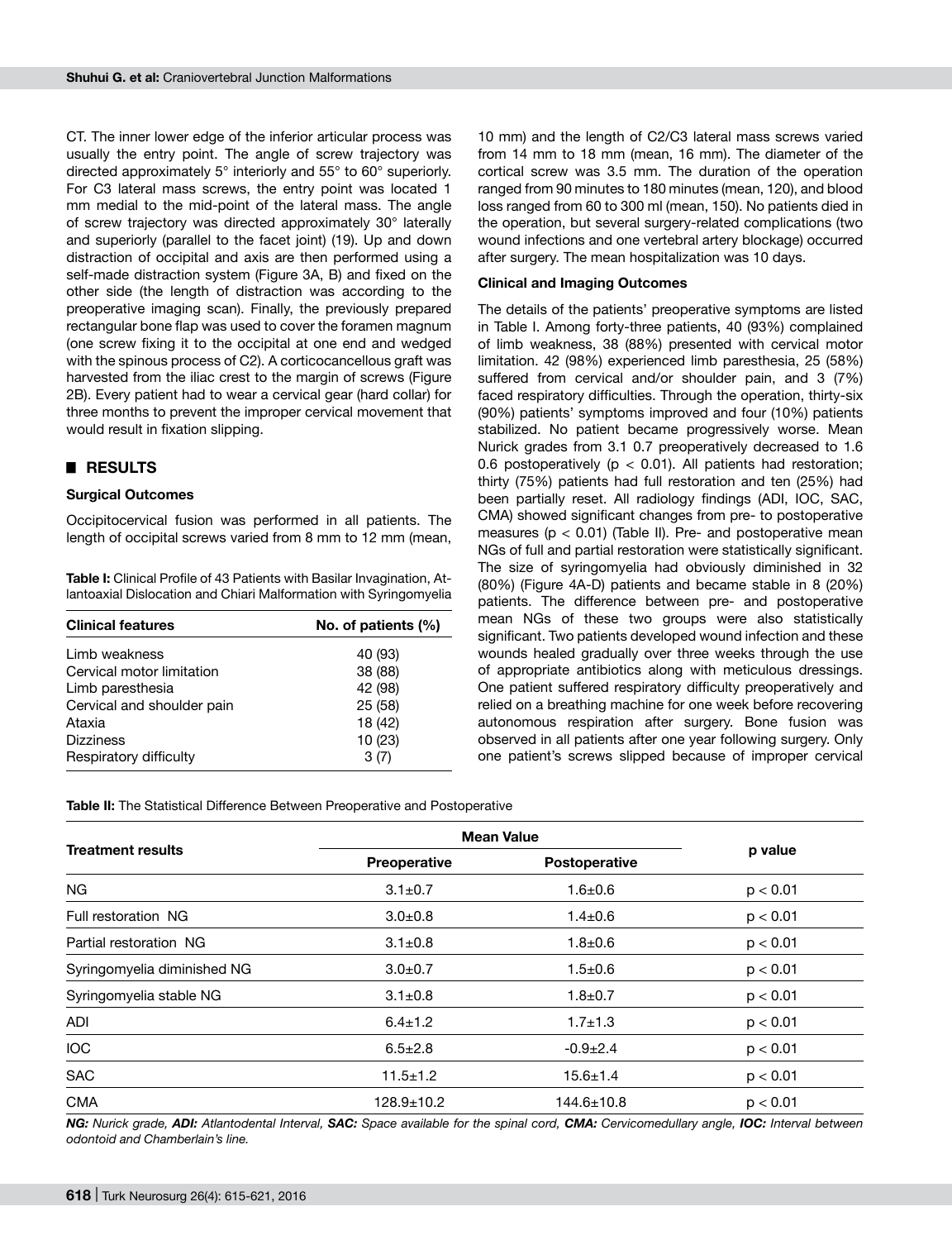

activities and the fixation device had to be removed with a subsequent surgery.

# █ **DISCUSSION**

There is no agreement among specialists regarding the appropriate surgical procedures that should be used for treating occipitocervical junction malformations, especially for AAD, BI and CHM with syringomyelia. Anterior transoral approach decompression or odontoid resection combined with posterior fixation are common techniques, but they have many drawbacks, including the deep and narrow surgical field, poor exposure of the odontoid, cerebrospinal fluid leakage, intracranial infection, high incidence of oropharyngeal dysfunction, risk of neurological deterioration, and even sudden death (23, 27, 31). Moreover, transoral decompression itself may also worsen atlantoaxial stability, leading to increases in translation and range of motion (ROM) in all movements except axial rotation. Worsening of BI as a result of transoral odontoidectomy has also been reported (11). In order to overcome these drawbacks, endoscopy-assisted transoral or transcervical procedures to treat occipitocervical junction diseases (3, 18, 21, 30) have been reported in the literature. Of course, possible cerebrospinal fluid leakage from aggressive pannus resection or dural tear, cervical instability, and vascular injury are also serious considerations (29).

Recently, several reports (4, 8, 24, 28) have claimed that posterior fixation is an effective method to treat AAD and

**Figure 4:** A 47-year-old female complained of lower limbs weakness for three years. Preoperative threedimensional CT scan **(a)**  showed a diagnosis of atlantoaxial dislocation, basilar invagination, and mild Chiari malformation with syringomyelia was detected in MRI scan **(c)**. Full restoration had achieved and the syringomyelia was obvious diminished in the postoperative imaging scan (B, D).

BI. According to these reports, occipitocervical fusion and C1 and C2 fusion are two main fixations. Chandra et al. (4) reported that using an innovative method of distraction and spacer placement followed by compression and extension can reduce AAD and BI. Goel et al. (15) used of the plate and screw method (C1/2 fusion) of fixation in the treatment of 160 patients with atlantoaxial instability and achieved good outcomes with low incidence of complications.

All of our patients presented AAD, BI, AOL and CHM with syringomyelia. Considering the reducible reset of the AAD and accompaniment by CHM, occipital to C2/C3 fixed has been performed through the posterior approach. Why we are using of this method and not using C1/2 fusion? Some reasons are considered: (1) our patients were accompanied with ADD, BI, AOL and CHM with syringomyelia, whereas, Goel et al. (15) reported that their patients with atlantoaxial instability had no other deformities. BI and CHM with syringomyelia were not detected in their series. Therefore, Goel et al. (15) only used C1-2 lateral mass screws to treat of their patients. Additionally, Goel et al. (13) in 1995 reported the surgical treatment of five Chiari malformation associated with atlantoaxial dislocation. Occipitalized to C2/3 fusion was performed in two patients (these patients accompanied with BI, CHM and syringomyelia) and C2-3 fusion was performed in the other patients. All of our patients suffered from BI and CHM with syringomyelia. The occipital and the posterior arch of atlas were cut in order to treat CHM associated with syringomyelia. BI always leads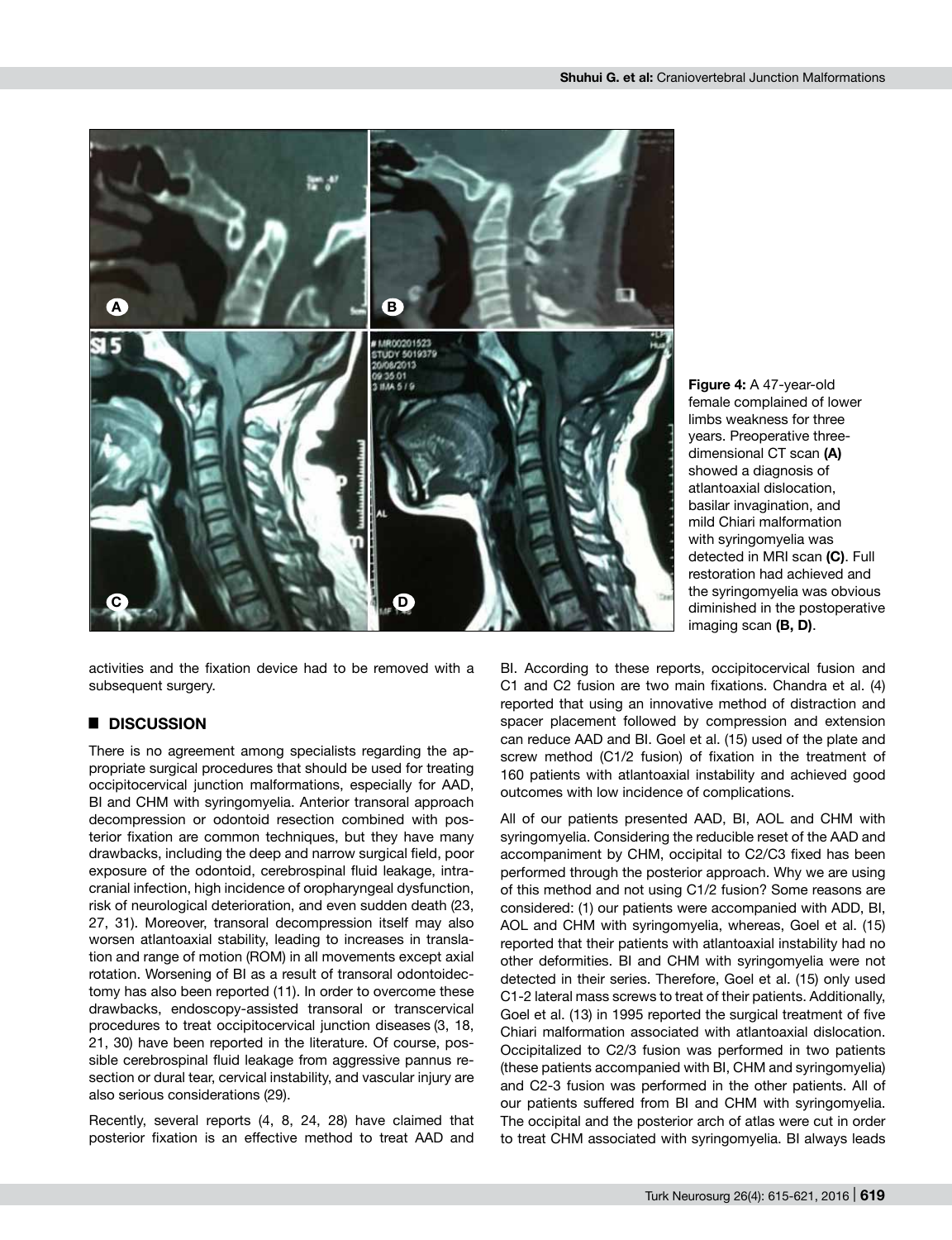to the embedding of the atlas or dysplasia of atlas which limits the use of C1 lateral mass screws and longer fusion was needed when there was some bone decompression in the craniovertebral junction area in order to preserve stability. Occipitalized to C2/3 fusion was performed just like Goel et al. (13) used in similar patients in 1995 (2). All of our patients were adults and no longer needed neck elongation and growth, which allowed for multilevel fixation. (3) In consideration of cost, relatively cheap plate-rod-screws (Made in Beijing, China) were used in our patients.

Combined with intraoperative distraction and extension, all patients achieved some degree of restoration. Most patients' clinical symptoms were dramatically improved and no patient's symptoms became worse after surgery. Changes pre- to postoperatively in mean NGs were statistically significant. Only 3 patients (7.5%) experienced some minor complications, but all of them quickly recovered. Thirtytwo (80%) patients' syringomyelia was decreased and 8 (20%) were stabilized through purely epidural layer splitting followed by occipitocervical fusion. Not opening the dura can effectively avoid cerebrospinal fluid leakage; none of our patients suffered from this complication after surgery. Our aim was not to blindly pursue full restoration, but to improve symptoms while decreasing postoperative complications and surgical injury. Through a relative simple and safe surgical procedure, we were able to achieve satisfactory results. Our method of intraoperative restoration and fixed combination with posterior decompression not only increased SAC and CMA but also stabilized of occipitocervical junction region. It was a relatively safe and simple technique and yielded positive results, as expected.

There are several drawbacks of our method. First, the fusion of occipital to C2/C3 limits cervical movements, especially rotary movement. However, most patients can drive a car and are less impacted in daily life by lumbar rotary compensation. Second, all the lateral mass screws were purchased without intraoperative fluoroscopy. Future refinements to our technique will be achieved through observing more patients and using longer follow-up periods to track the outcomes of our surgical method.

# █ **CONCLUSION**

Surgical treatments of occipitocervical junction malformations still pose some challenges, even with our surgical technique. However, we are continuously refining the method and can report at this time that intraoperative distraction and extension in combination with posterior decompression and a plate-rodscrews occipitocervical fusion device is an effective method to treat AAD, BI and CHM with syringomyelia.

# ■ **ACKNOWLEDGEMENT**

Thanks to Professor Xiao for providing several images.

#### █ **REFERENCES**

- 1. Abumi K, Takada T, Shono Y, Kaneda K, Fujiya M: Posterior occipitocervical reconstruction using cervical pedicle screws and plate-rod systems. Spine (Phila Pa 1976) 24:1425-1434, 1999
- 2. Balasingam V, Anderson GJ, Gross ND, Cheng CM, Noguchi A, Dogan A, McMenomey SO, Delashaw JB, Andersen PE: Anatomical analysis of transoral surgical approaches to the clivus. J Neurosurg 105:301-308, 2006
- 3. Cavallo LM, Messina A, Cappabianca P, Esposito F, de Divitiis E, Gardner P, Tschabitscher M: Endoscopic endonasal surgery of the midline skull base: Anatomical study and clinical considerations. Neurosurg Focus 19: E2, 2005
- 4. Chandra PS, Kumar A, Chauhan A, Ansari A, Mishra NK, Sharma BS: Distraction, compression, and extension reduction of basilar invagination and atlantoaxial dislocation: A novel pilot technique. Neurosurgery 72:1040-1053, 2013
- 5. Crockard HA, Johnston F: Development of transoral approaches to lesions of the skull base and craniocervical junction. Neurosurgery Q 3:61-82, 1993
- 6. Di Lorenzo N: Craniocervical junction malformation treated by transoral approach. A survey of 25 cases with emphasis on postoperative instability and outcome. Acta Neurochir (Wien) 118:112-116, 1992
- 7. Di Lorenzo N: Transoral approach to extradural lesions of the lower clivus and upper cervical spine: An experience of 19 cases. Neurosurgery 24:37-42, 1989
- 8. Ding X, Abumi K, Ito M, Sudo H, Takahata M, Nagahama K, Iwata A: A retrospective study of congenital osseous anomalies at the craniocervical junction treated by occipitocervical platerod systems. Eur Spine J 21:1580-1589, 2012
- 9. Erbengi A, Oge HK: Congenital malformations of the craniovertebral junction: Classification and surgical treatment. Acta Neurochir (Wien) 127:180-185, 1994
- 10. Goel A: Double insurance atlantoaxial fixation. Surg Neurol 67: 135-139, 2007
- 11. Goel A: Progressive basilar invagination after transoral odontoidectomy: Treatment by atlantoaxial facet distraction and craniovertebral realignment. Spine (Phila Pa 1976) 30:E551- 555, 2005
- 12. Goel A: Treatment of basilar invagination by atlantoaxial joint distraction and direct lateral mass fixation. J Neurosurg Spine 1:281-286, 2004
- 13. Goel A, Achawal S: Surgical treatment for Arnold Chiari malformation associated with atlantoaxial dislocation. Br J Neurosurg 9:67–72, 1995
- 14. Goel A, Bhatjiwale M, Desai K: Basilar invagination: A study based on 190 surgically treated patients. J Neurosurg 88:962- 968, 1998
- 15. Goel A, Desai K, Muzumdar D: Atlantoaxial fixation using plate and screw method: A report of 160 treated patients. Neurosurgery 51:1351–1357, 2002
- 16. Grob D, Dvorak J, Panjabi MM, Antinnes JA: The role of plate and screw fixation in occipitocervical fusion in rheumatoid arthritis. Spine (Phila Pa 1976) 19:2545-2551, 1994